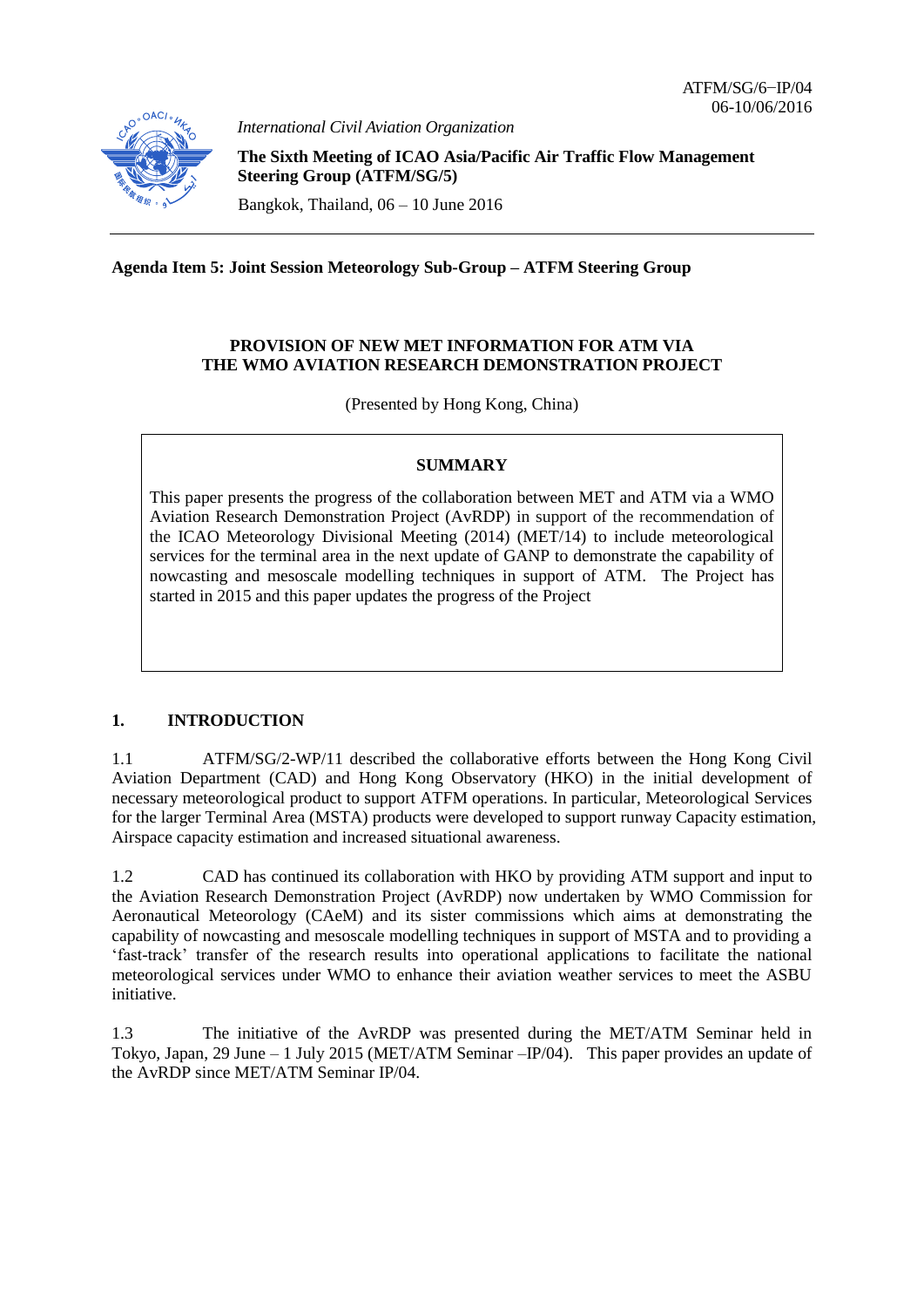#### ATFM/SG/6-IP04

### **2. DISCUSSION**

2.1 A kickoff meeting was held in Shanghai, China, 24-25 June 2015 to kick-started the Project and to adopt the following objectives in 4-year term (2015-2018):

- i. to conduct research in nowcasting and mesoscale modelling at a few selected international airports located in Northern and Southern Hemisphere with a view to demonstrating the MET capabilities in supporting the development of MSTA;
- ii. to collaborate with the respective ANSP to demonstrate the benefits of the MET information to ATM;
- iii. to transfer the knowledge gained in AvRDP to other national meteorological services under WMO who need to enhance their aviation MET services so as to meet the ASBU initiative.
- 2.2 The Project is implemented in two phases:
	- i. Phase I MET capability research  $(2015 2017)$ , focusing on MET research and development; and
	- ii. Phase II MET-ATM impact translation and validation  $(2016 2018)$ , focusing on translating MET information into ATM impact

2.3 Six airports from different climatological regimes in Northern and Southern Hemisphere impacted by different weather participate in AvRDP (Appendix I): CDG (Paris), HKG (Hong Kong, China), JNB (Johannesburg), SHA (Shanghai), YYZ (Toronto) and YFB (Iqaluit), with the following progresses:

- i. 1st Intensive Observing Period (IOP) for convective weather for airport in Northern Hemisphere has completed at HKG. MET data including nowcast, mesoscale modelling data and ATM data for HKG and within Hong Kong Flight Information Region (HKFIR) have been collected and uploaded onto the AvRDP data server. HKG is preparing for the 2nd IOP for convective weather in the coming summer season. SHG has started collecting convective cases using its radar-based nowcasting systems for evaluating its performance. The MET Services in Shanghai and ATM has partnered to move forward the Project over SHG.
- ii. 1st IOP for winter weather for airports in Northern Hemisphere has started at CDG as well as YYZ to collected data and cases using nowcasting system based on remote-sensing data and high resolution mesoscale modelling systems. Verification will also be undertaken following the IOPs.
- iii. Setting up of MET instrument for preparing the 2nd IOP for winter weather over YFB has also started.
- iv. 2nd IOP for convective weather for airport in Southern Hemisphere has also started. A radar-based nowcasting system in collaboration with HKO has been implemented at JNB for testing the capability of nowcasting convective weather over the airport and its air space. Contacts with aviation clients on possible collaboration to provide better MET information for better decision making and raise awareness of the project with ATM client has also commenced.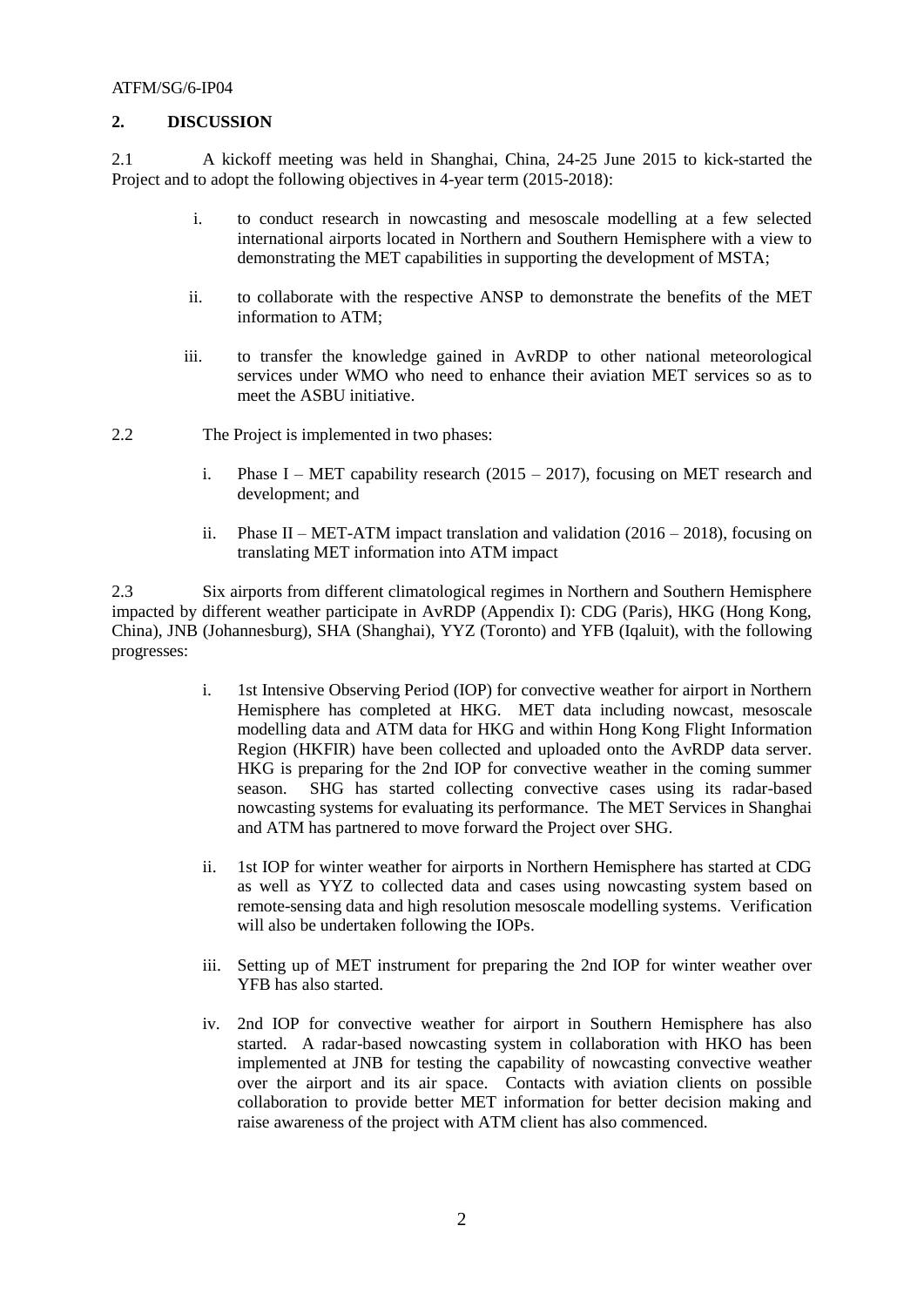2.4 A dedicated website [\(https://avrdp.hko.gov.hk\)](https://avrdp.hko.gov.hk/) has been established for providing background information of the project, progress, meetings, documentation and forum. A related AvRDP data server has also been established for facilitating data exchange.

2.5 As mentioned in MET/ATM Seminar IP/04, the next Phase of the Project is the research on Integration of MET and ATM information and to demonstrate the benefits of the enhanced MET services via evaluating the ATM-impact parameters, such as airport capacity, air traffic delay, etc. Close collaboration between the MET and ATM community would be required. Support from ATM community, airlines and pilots, in particular in the form of advices in the evaluation methodology and the provision of necessary ATM and flight data for evaluation and validation, would be the key for the success of the AvRDP.

2.6 To better support the integration of MSTA with information for Trajectory Based Operation information, WMO has plan to upgrade the AvRDP into a core project. A proposal to expand the project scope and extend the project period to study the integration and extension of MSTA information to become part of TBO to support multiple decision horizon including tactical, pre-tactical as well as strategic needs and allow for more airports to participate in the project is going to be submitted. The proposal would be discussed at the upcoming WMO Executive Committee meeting EC-68.

2.7 Some preliminary results from Phase I of AvRDP will be presented in a coming WMO 4th International Symposium on Nowcasting and Very-short-range Forecast (WSN16, https://wsn16.hk). To train up some MWOs who might need to improve their aviation meteorological technologies for MSTA purposes, an AvRDP Training Workshop will be held on 20-22 July 2015 in Hong Kong back-to-back with the Symposium.

2.8 **Attachment A** provides information on AvRDP participating airports, climatological regime and weather elements to be studied, and a timetable of AvRDP related meetings. For more information about the AvRDP, the WSN16 as well the AvRDP Training Workshop, the meeting can contact Dr Peter Ping-wah LI, [pwli@hko.gov.hk,](mailto:pwli@hko.gov.hk) the lead of the Project.

# **3. ACTION BY THE MEETING**

3.1 The meeting is invited to:

- a) note the information contained in this paper
- b) lend its support to the AvRDP initiative
- c) discuss any relevant matters as appropriate.

…………………………